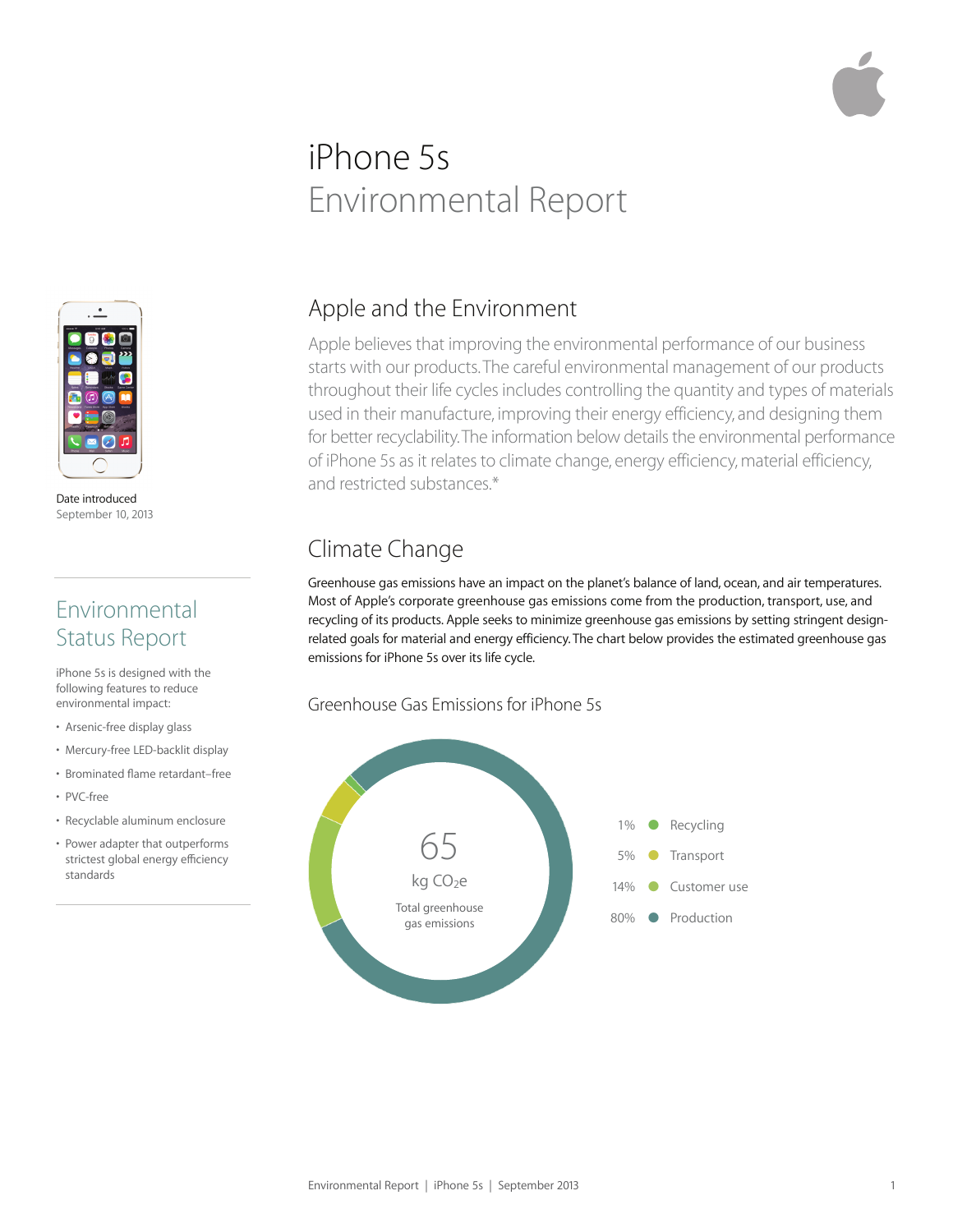

#### **Battery chemistry**

- Lithium-ion polymer
- Free of lead, cadmium, and mercury

# Energy Efficiency

iPhone 5s uses power-efficient components and software that intelligently manages power consumption. In addition, the Apple USB Power Adapter outperforms the stringent requirements of the ENERGY STAR® specification for external power supplies. The following table details the energy efficiency of the Apple USB Power Adapter.

#### Energy Efficiency of the Apple USB Power Adapter

| Mode                     | 100V   | 115V   | 230V   |
|--------------------------|--------|--------|--------|
| Power adapter no-load    | 0.011W | 0.011W | 0.011W |
| Power adapter efficiency | 75.0%  | 75.0%  | 74.0%  |

## Material Efficiency

Apple's ultracompact product and packaging designs lead the industry in material efficiency. Reducing the material footprint of a product helps maximize shipping efficiency. It also helps reduce energy consumed during production and material waste generated at the end of the product's life. iPhone 5s is made of aluminum and other materials highly desired by recyclers. The chart below details the materials used in iPhone 5s.

#### Material Use for iPhone 5s

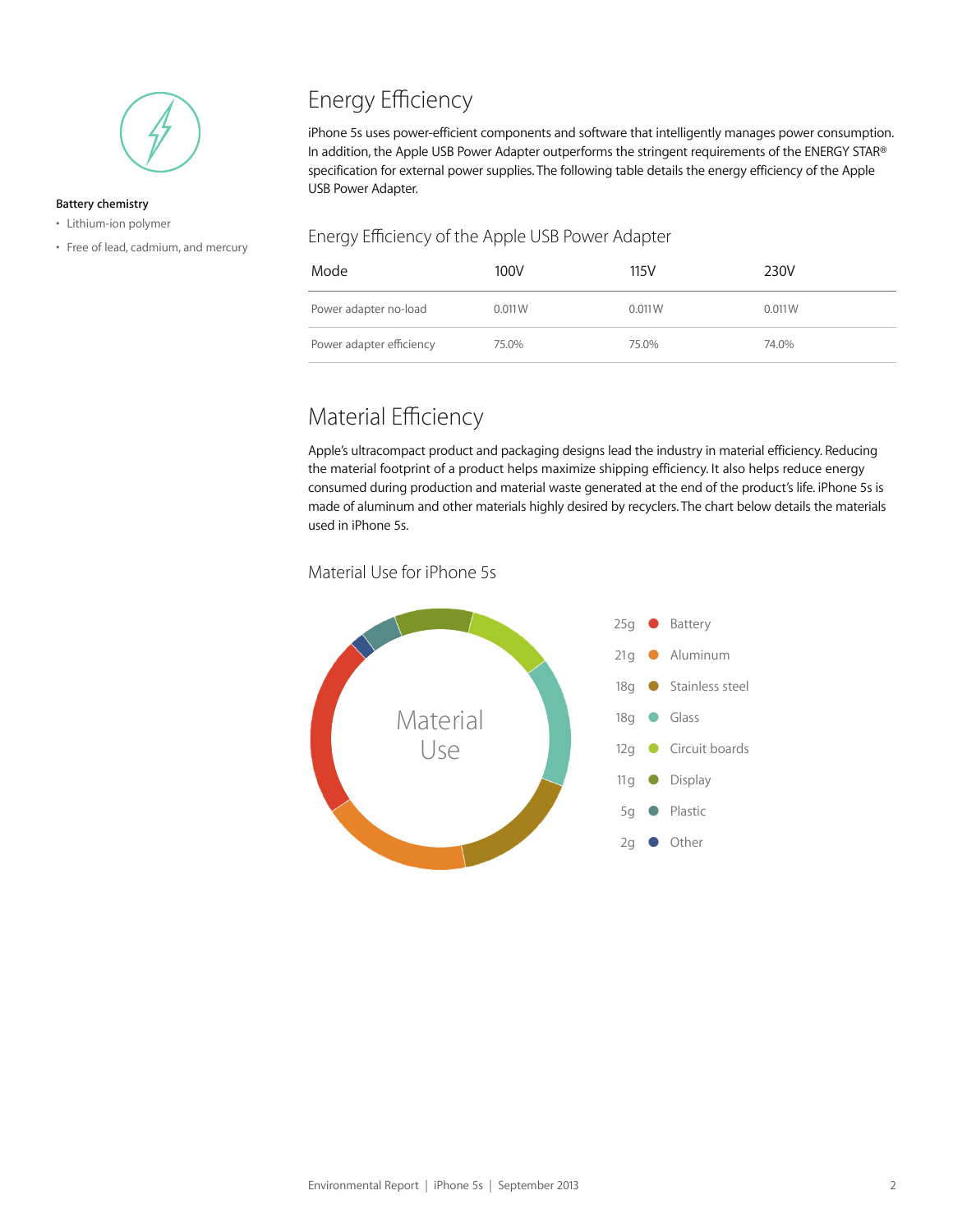

U.S. retail packaging of iPhone 5s is 26 percent lighter and consumes 41 percent less volume than the first-generation iPhone packaging.

## Packaging

The packaging for iPhone 5s is highly recyclable, and its retail box is made primarily from bio-based materials, including fiberboard containing 90 percent post-consumer recycled content. In addition, the iPhone 5s packaging is extremely material efficient, allowing 80 percent more units to be transported in an airline shipping container compared to the first-generation iPhone. The following table details the materials used in iPhone 5s packaging.

#### Packaging Breakdown for iPhone 5s (U.S. Configurations)

| Material                       | Retail box |
|--------------------------------|------------|
| Paper (fiberboard, paperboard) | 116q       |
| High-impact polystyrene        | 24g        |
| Other plastics                 | 4g         |

# Restricted Substances

Apple has long taken a leadership role in restricting harmful substances from its products and packaging. As part of this strategy, all Apple products comply with the strict European Directive on the Restriction of the Use of Certain Hazardous Substances in Electrical and Electronic Equipment, also known as the RoHS Directive. Examples of materials restricted by RoHS include lead, mercury, cadmium, hexavalent chromium, and the brominated flame retardants (BFRs) PBB and PBDE. iPhone 5s goes even further than the requirements of the RoHS Directive by incorporating the following more aggressive restrictions:

- Arsenic-free display glass
- Mercury-free LED-backlit display
- BFR-free
- PVC-free



#### Recycling

Through ultra-efficient design and the use of highly recyclable materials, Apple has minimized material waste at the product's end of life. In addition, Apple offers and participates in various product take-back and recycling programs in 95 percent of the regions where Apple products are sold. All products are processed in the country or region in which they are collected. For more information on how to take advantage of these programs, visit www.apple.com/recycling.